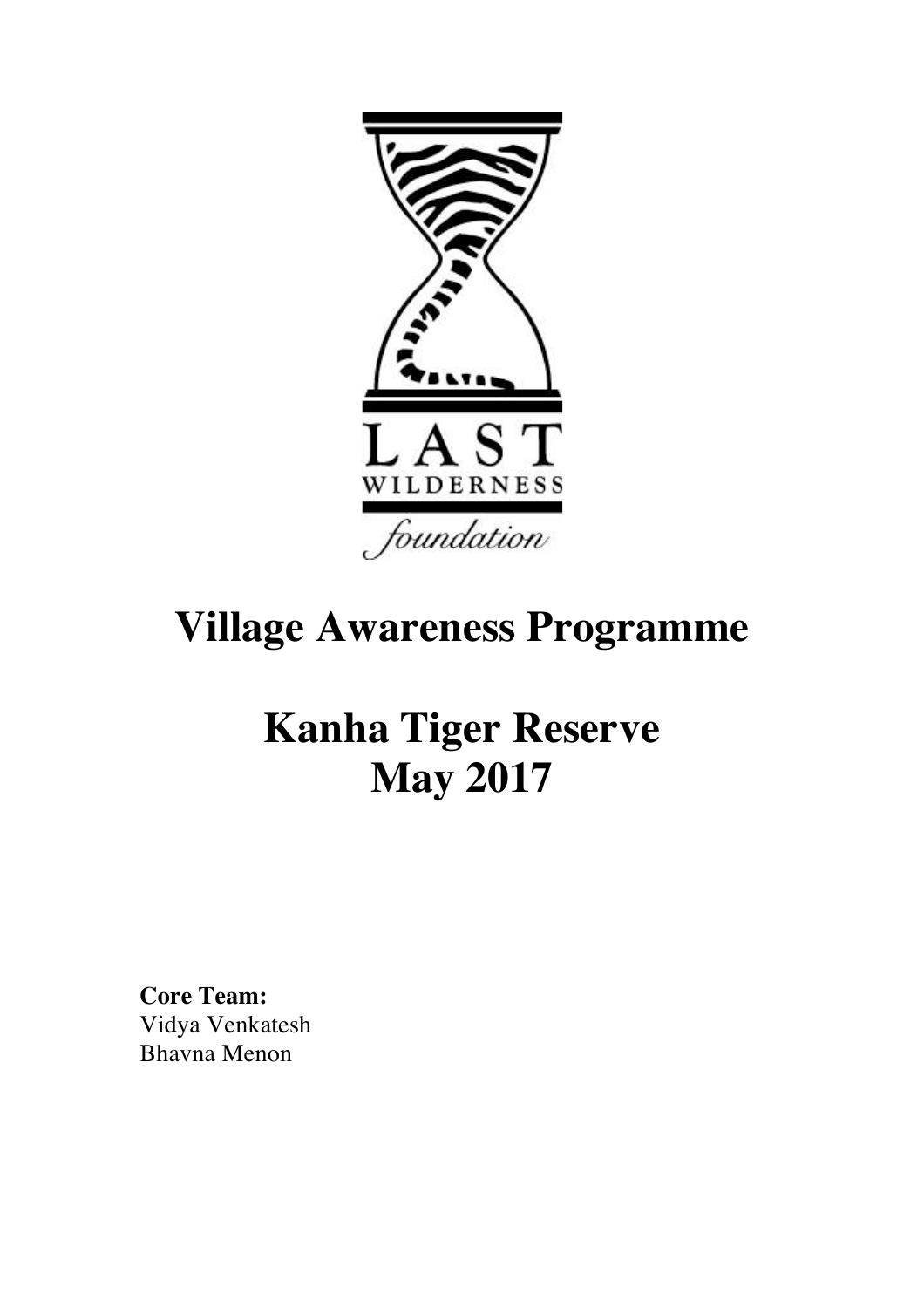### Village Awareness Programme, Kanha Tiger Reserve, May 2017

#### **Introduction:**

Kanha, a tiger reserve established in the year 1973, is a stunning scape. Complimented by the evergreen Sal trees, the forest plays host to a myriad of species like the rare Hard Ground Barasingha, plethora of birds, smaller mammals and of course the striped king of the forest- the tiger. However, apart being known for a healthy habitat for these denizens, the managers of the park, the Forest Department has noted conservation achievements too. Be it the successful relocation and breeding of blackbuck to revival of a dwindling population of the Barasingha to having an active management system in place making it an exemplary example for other tiger reserves.

However, in order to further strengthen the conservation model, Last Wilderness Foundation in association with the Kanha Forest Department has initiated a Village Kids' Awareness Programme which allows pivotal stakeholders of conservation i.e, the communities/ children living in the buffer areas of the park to understand the importance of the forest and imperativeness of conserving it and developing a connection of appreciation between them and nature.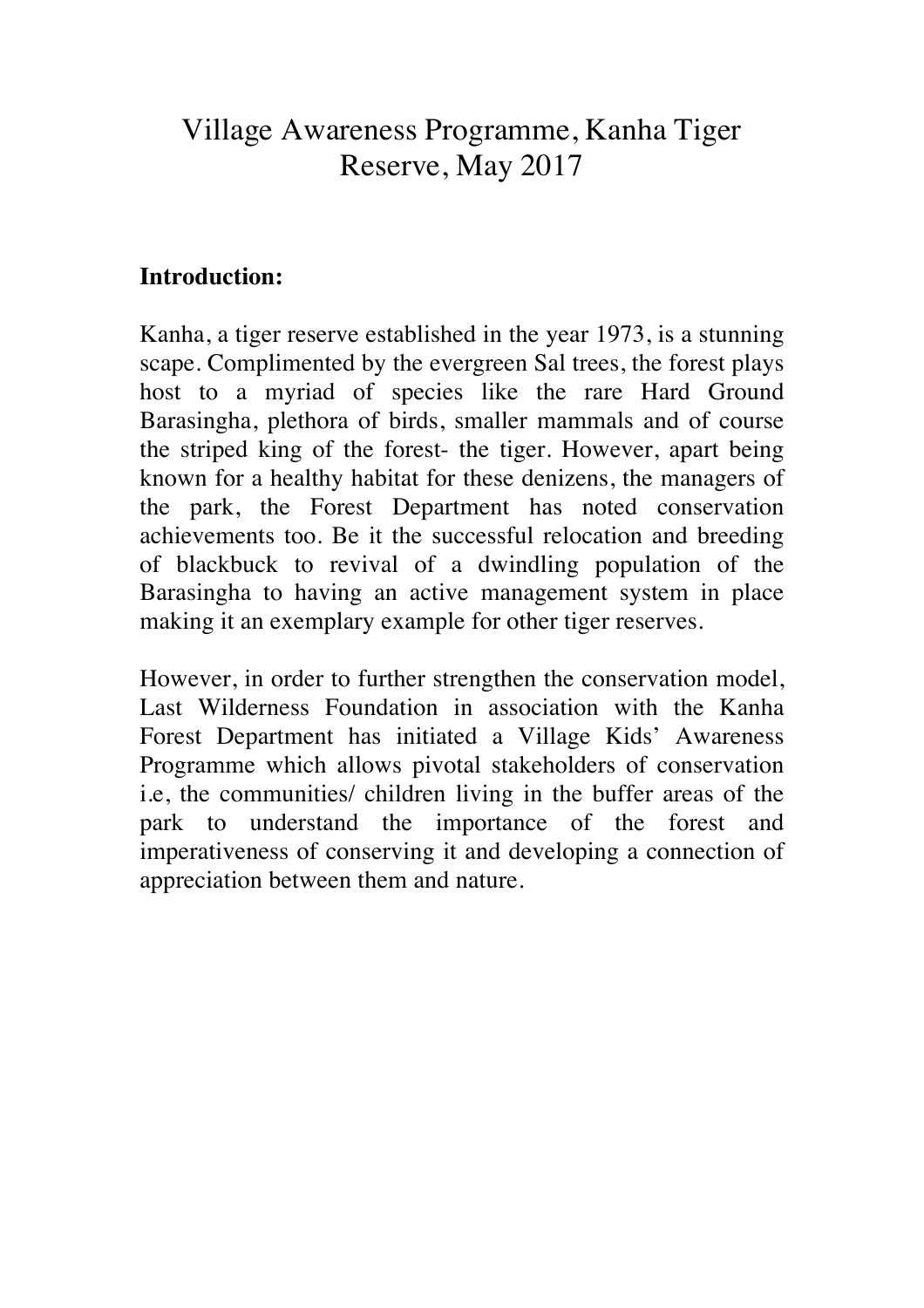

**Pic 1:** The team with the students from Lajma village

#### **Programme details**

The Village Awareness Programme, which was conducted between  $26^{th}$ - 31<sup>st</sup> May 2017 and saw participation of 120 students and 150 adults from the villages of Bhilwani, Sarhi, Behra Khar, Samaria and Lajma.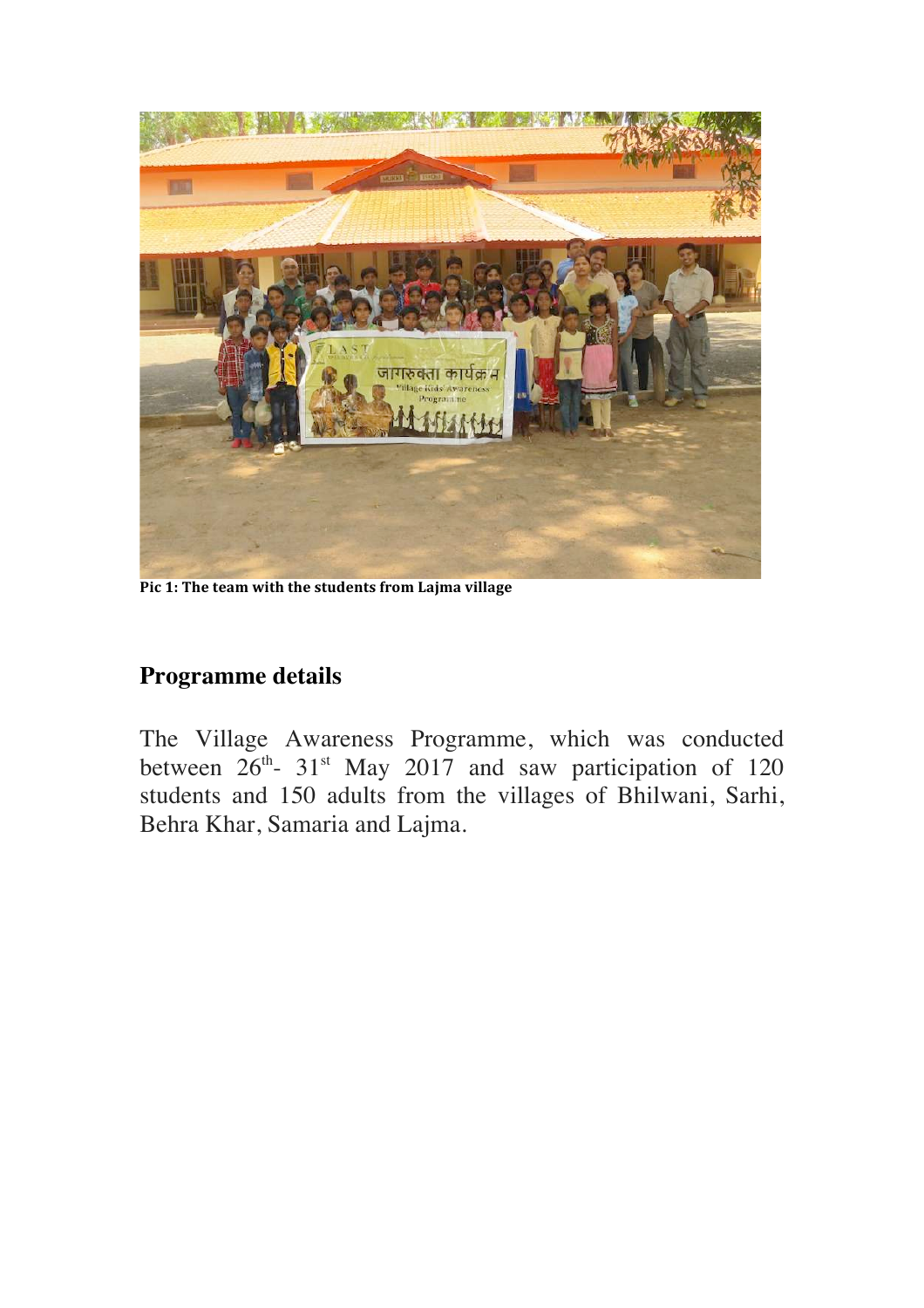## **How does the programme work?**



Pic 2: Screening of the movie 'The Truth About tigers'



Pic 3: Interaction with the students of Bhilwani at the interpretation center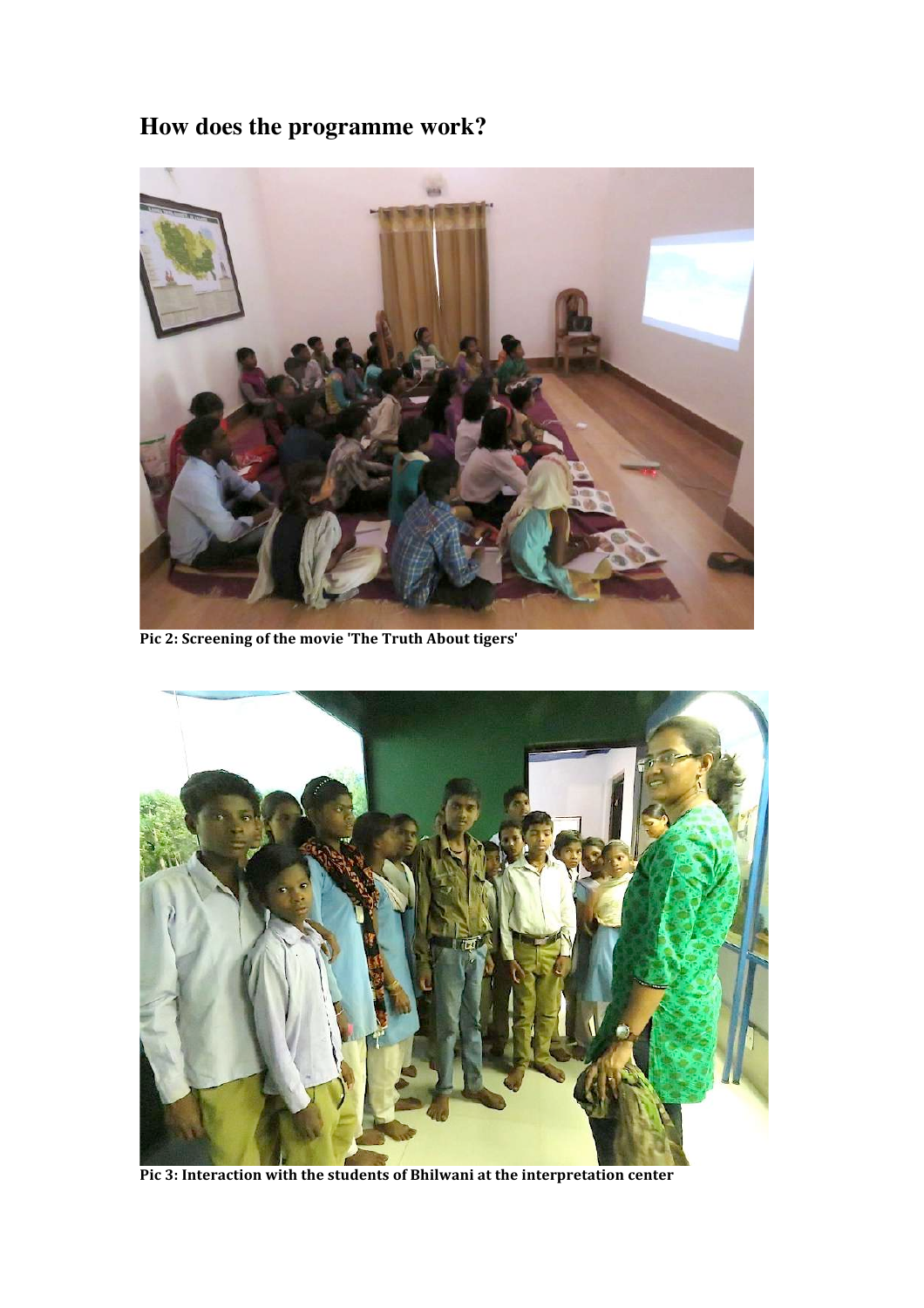

**Pic 4: Breakfast at the camp** 

#### **With the students**

The students were taken for a safari by the LWF team where they were encouraged to be more aware of their surroundings, understand the interconnectedness between organisms, understand the role of the frontline staff in protection of the reserve, reduce their dependency on the forest and forest products, and finally contribute to the conservation of their reserve in their personal capacity.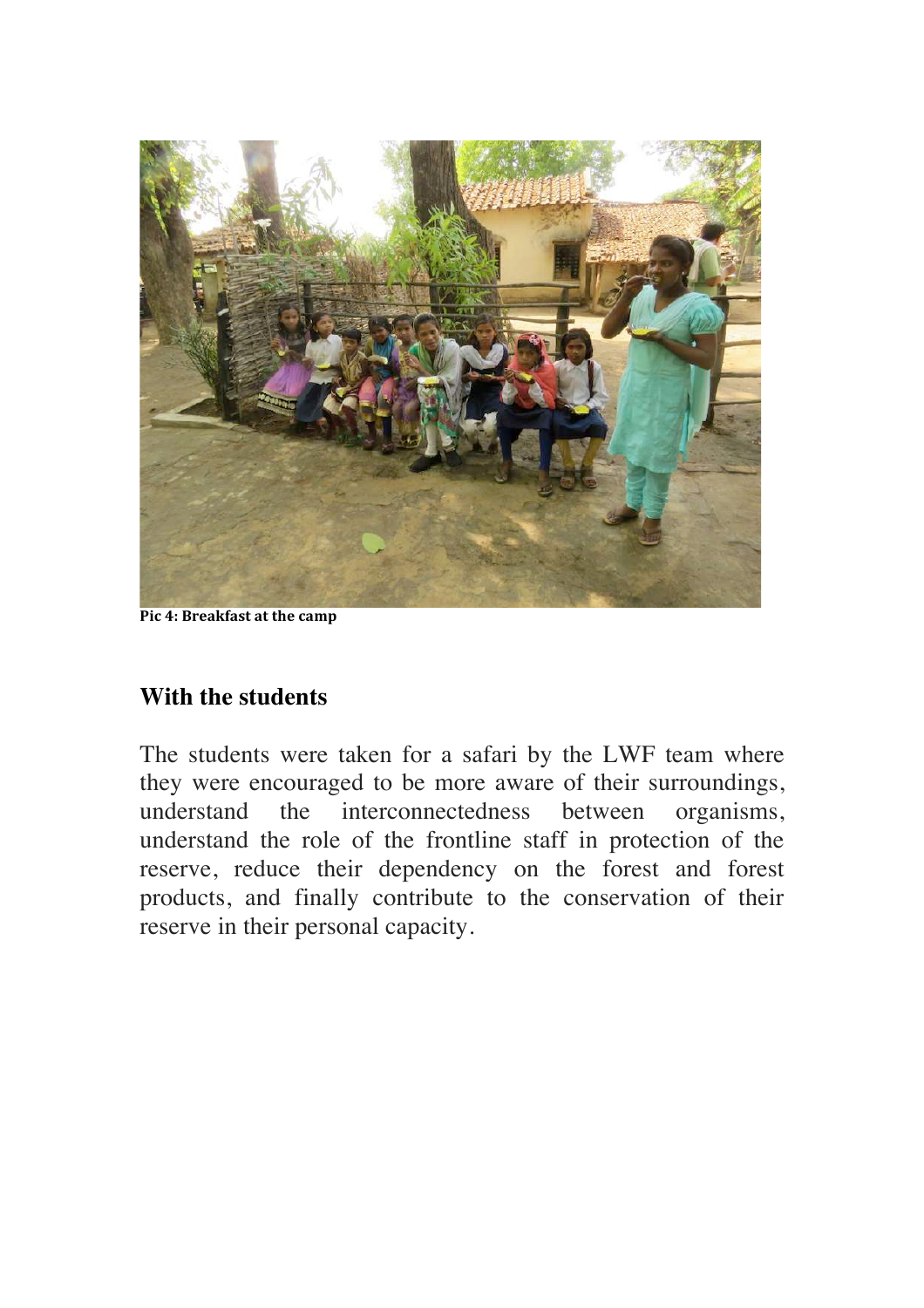

Pic 5: Post movie discussion with the students



Pic 6: A round of wildlife bingo in progress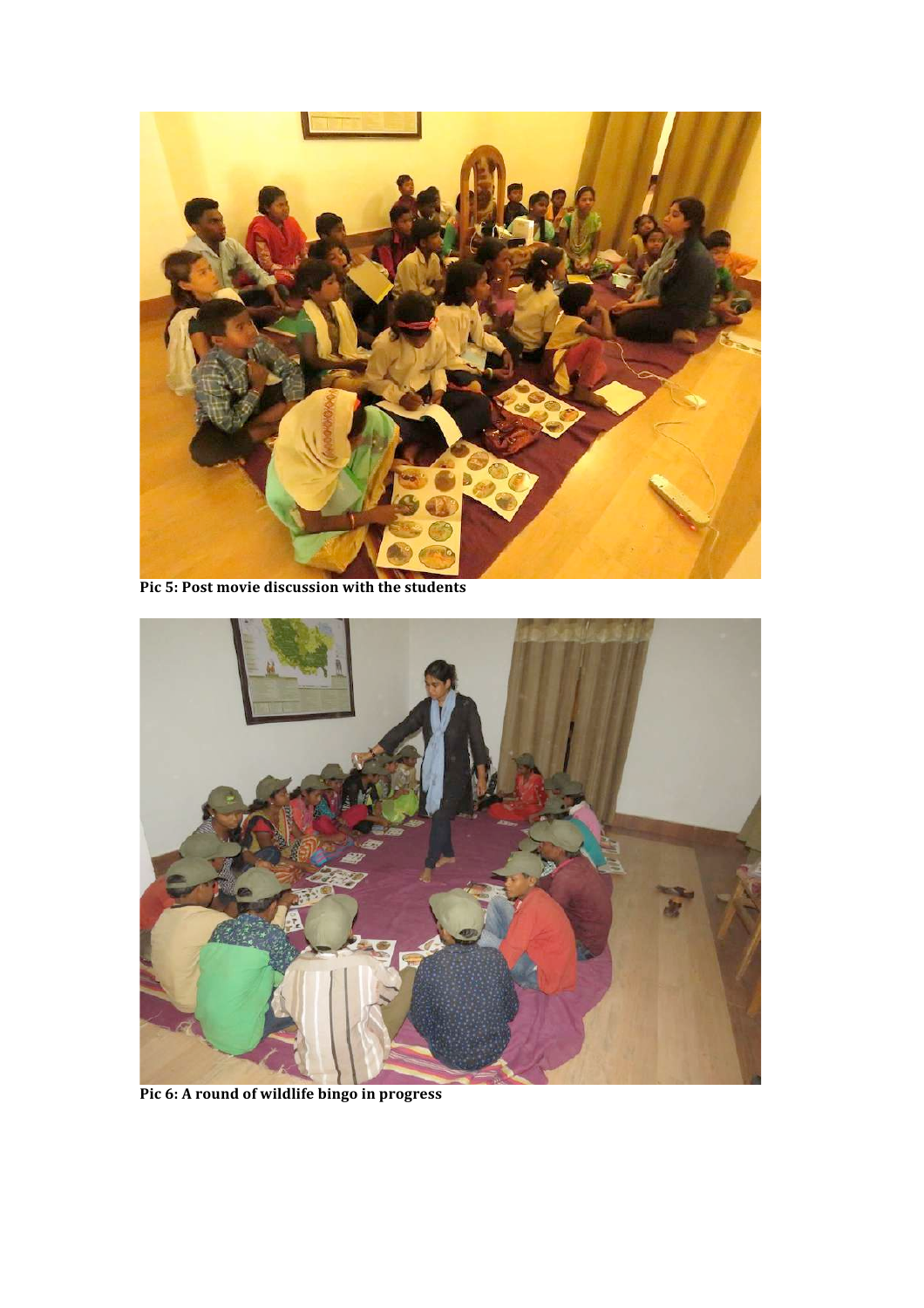They were advised to do so by following a few simple methods like - planting of trees, not setting fire to the forest patches during *Mahua* collection season, planting of trees around their village, reporting of any ill-legal activity that may be taking place around the village like putting of snares etc. to the nearest forest 'chowki', saying no to products made of animal parts and finally spreading the word about the need for conservation.

The interaction was followed by a screening of the movie 'The Truth About Tigers' which helped re-iterated the importance of the tiger as an animal, protecting, which not only saves the wild spaces and all that live within but also ensures survival of mankind. The session was concluded, by playing a round of wildlife bingo, a game that acts a good tool to help the students identify various species found in the forest.



**Pic 7: On the safari**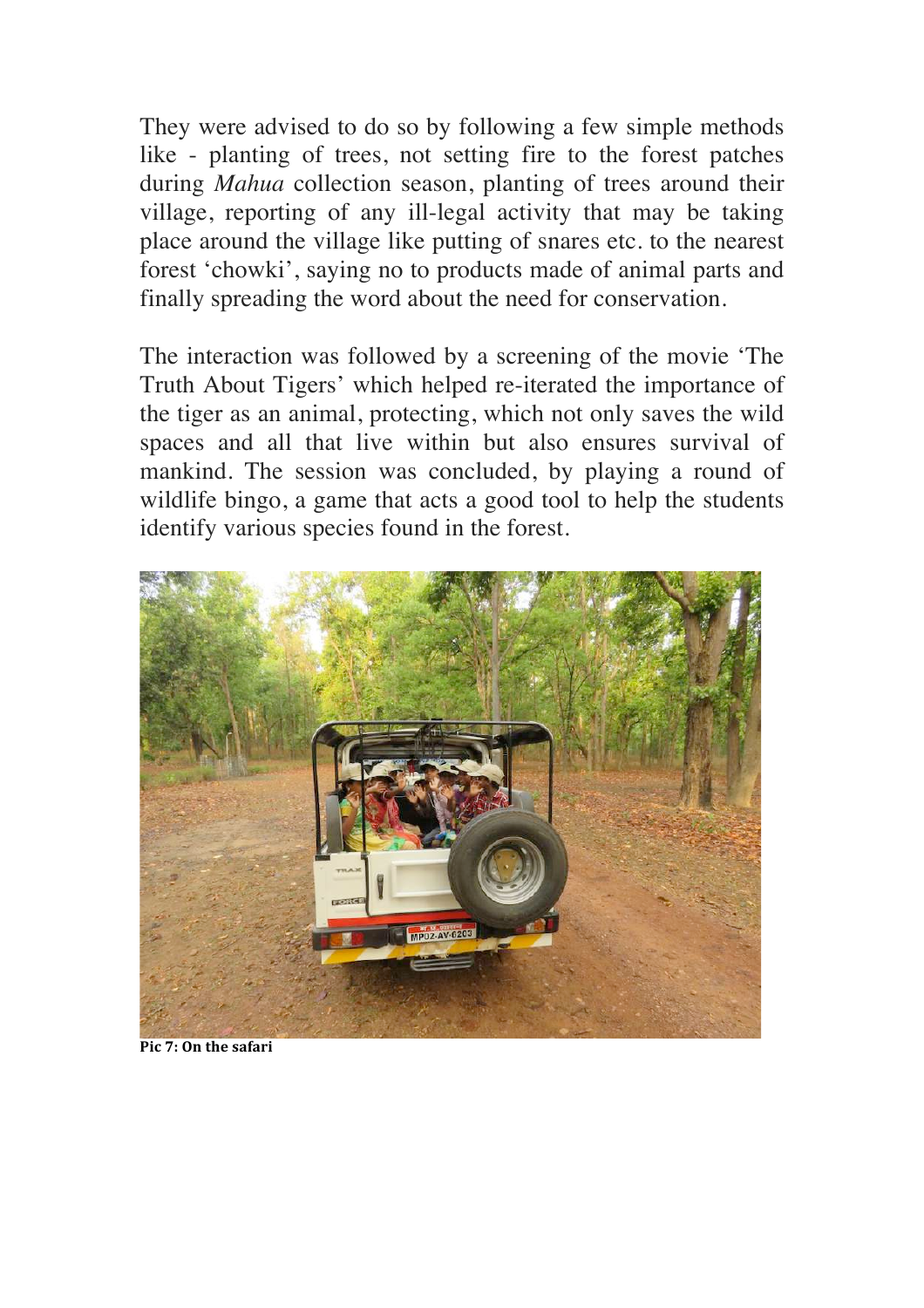

**Pic 8: Home word bound** 

### **With the adults**



Pic 9: A gathering of the elders of the village